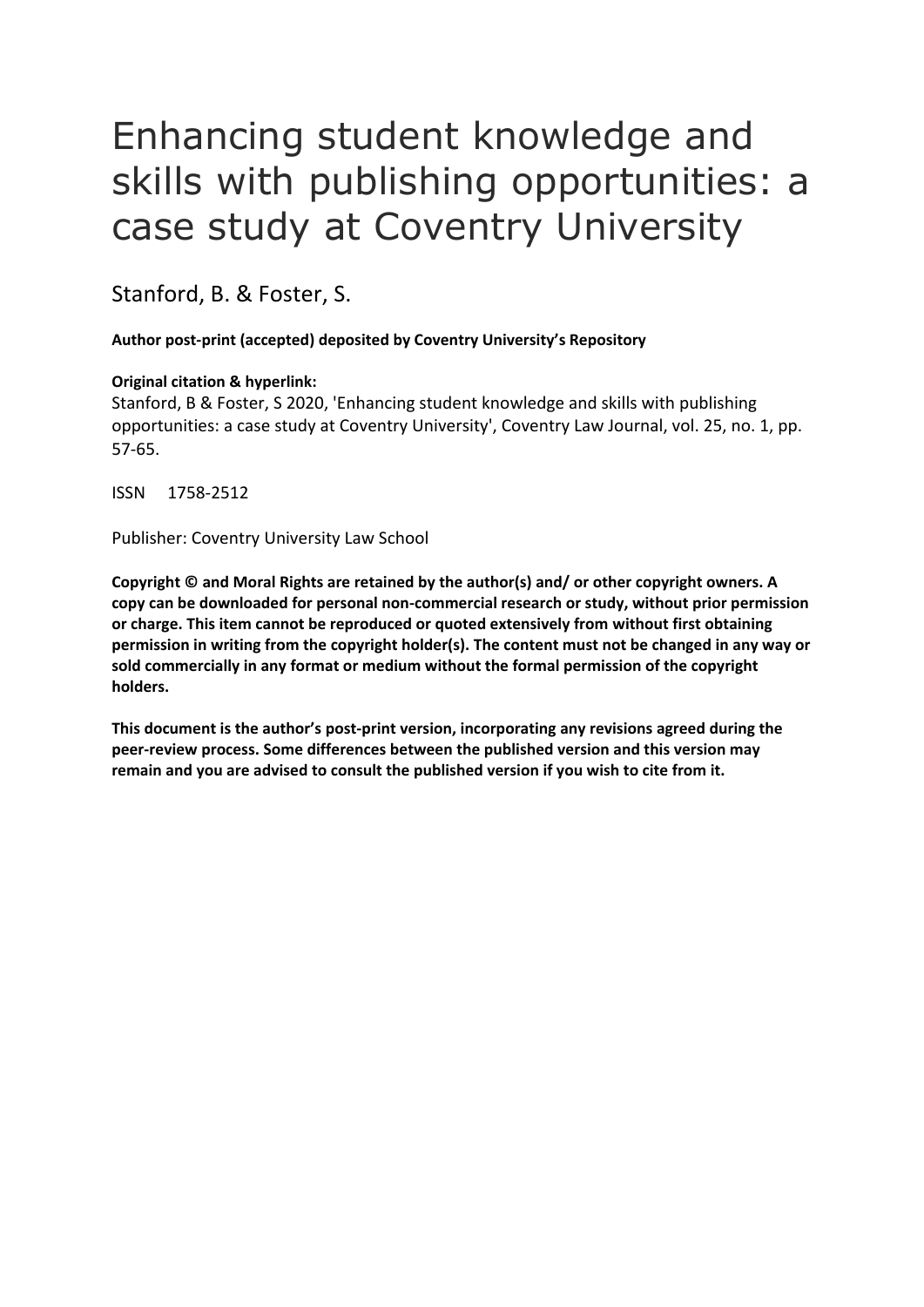# **Enhancing student knowledge and skills with publishing opportunities: a case study at Coventry University**

Dr Ben Stanford and Dr Steve Foster

# **Introduction**

When students embark upon an undergraduate law programme, they soon realise that they will be tested not only on their knowledge of the law and its application, but also their ability to articulate their answers using clear and professional legal language and grammatical skills. Students will be told at the outset of their course that these skills are part and parcel of being a professional lawyer and that without such skills the client or general reader will not benefit from a lawyer's research and knowledge. In other words, law and legal rules are complex, and an inability to explain them clearly and expertly will render that knowledge redundant.

In order to encourage students to acquire these skills we point them towards professional writers as an exemplar for good writing and communication skills. For example, a good legal textbook writer not only covers the essential rules and sources in a legal area, they also present that information in a structured and coherent way, displaying expert skills in terms of research, referencing and grammar and legal style. So too, authors of academic articles and case commentaries are recommended to allow the student to learn and copy necessary discursive and analytical skills when examining specific legal dilemmas or recent case and other developments.

In short, we expect students to read these sources in order to emulate the necessary writing and other skills in their own assessments. Yet, how often do we allow those students to employ those skills for the purpose of contributing their work as part of legal literature? Student assessments inevitably ask the student to write and present legal information as students, albeit very good ones. The assessment is to be read and marked as a student essay, and although the student will try to emulate a professional writer's skills, they will not benefit from the true feeling of being a legal writer. In other words, can we expect students to acquire these writing skills fully, or most effectively, if we do not put them in a position where they can imagine their work being published and read as is the work of professional writers? This is not to denigrate the benefit of traditional student assessments, but this paper explores the benefits of making the student a legal writer and having their work published, and examines how Coventry Law School has facilitated such skills and opportunities on behalf of students.

# **The rationale for encouraging writing and publication for students**

As noted in the introduction, a significant criterion in marking student assessment is their ability to articulate rules and principles in a clear and professional fashion and to employ sound and sophisticated grammatical and writing skills. There are, of course, other skills which are expected from the students, yet in practice law staff find that weak academic writing skills are a large contributor to student failure and low grades. Every effort, therefore, needs to be made to ensure that student work meets the expected standards of appropriate and effective legal writing.

At Coventry Law School, in addition to teaching general legal skills on Legal System and Method courses, a specific module – Law Study – is delivered on year one of the LLB programme, dedicated to teaching assessment skills, including effective writing in essays and other assessments.<sup>1</sup> The idea of encouraging student writing and publishing, therefore, builds on this module and the School's general

<sup>1</sup> Students at Coventry are referred to guides on academic writing and assessment skills: Steve Foster, *Legal Writing Skills*, 5<sup>th</sup> end. Pearson 2019.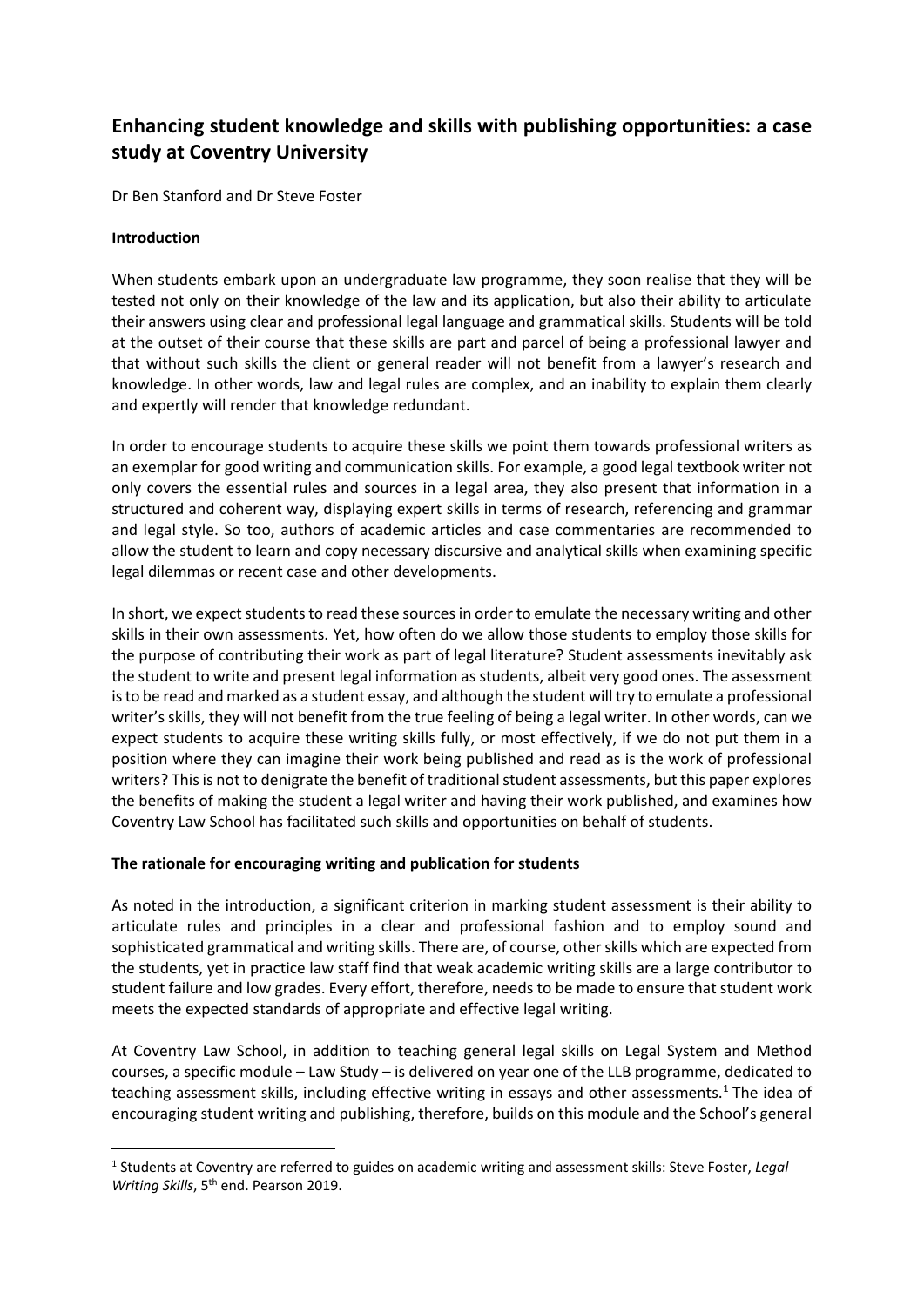desire to enhance student writing. Although the School has achieved some success in this area, it was felt that more needed to be done to encourage more professional and effective academic writing simply than pointing students to appropriate guides and 'warning' them of the consequences of poor grammar and academic writing. Students needed positive encouragement to improve their writing skills, and visible rewards for displaying these skills.

Accordingly, a number of projects and ideas have been formulated and executed in order to encourage the development of student writing skills, most noticeably through the opportunity to emulate the professional writer and to get their work published. Additionally, the School has devised a number of assessments which encourage the student to appreciate the academic importance of good writing for the benefit of all readers beyond the person marking their work, whether that be a future employer or client, fellow students or the general reader of legal literature.

In summary, the rationale for these projects and methods was as follows:

• To encourage the improvement of student writing, academic and analytical skills, including enhanced referencing skills.

First, it is expected that when students know that their work may be published, and being aware that their work is intended to be read and understood by a wider audience, this would result in greater care being taken over matters such as spelling, grammar, structure and coherence. Specifically, by asking the students to emulate professional academic writers, they would be more willing to read academic writing and note the structure, style and in particular the referencing adopted by such writers. This might prove more successful than simply referring the students to academic reading and referencing guides. This can often be unsuccessful as students choose not to carry out such research in the belief that style and referencing does not matter.

• To encourage student engagement in their assessments and in particular to enable them to appreciate the importance of these skills.

Second, setting innovative and authentic assessments which require the students to emulate professional academic writing encourages students to buy into the assessment and to see the rewards of good academic practice. In particular, the presence of a reward for good work – in the form of publication of what is regarded as the best student work – makes the student appreciate the benefits of attention to detail, sound writing and referencing skills and the ability to explain legal data and case law in a competent, effective and clear manner. This also encourages student ownership of their assessment. The work is not simply being submitted by a student to lecturers, along with hundreds of other pieces of work, but represents the student's attempt to contribute to the legal area and produce work that others may read.

• To encourage student pride and satisfaction in their assessments, through higher marks and publishing opportunities.

Third, being the owner of that piece of work and knowing that it may be considered for publication offers a double incentive to the student. Following the coursework brief and the style of professional writers incentivises the student with respect to the aspiration and expectation for higher marks, but it also provides them with the opportunity to display their skills to others, whether that be friends and family, fellow students or future employers or publishers.

• To 'bridge the 'gap' between staff expectation of student work and the skills traditionally delivered by students in their work.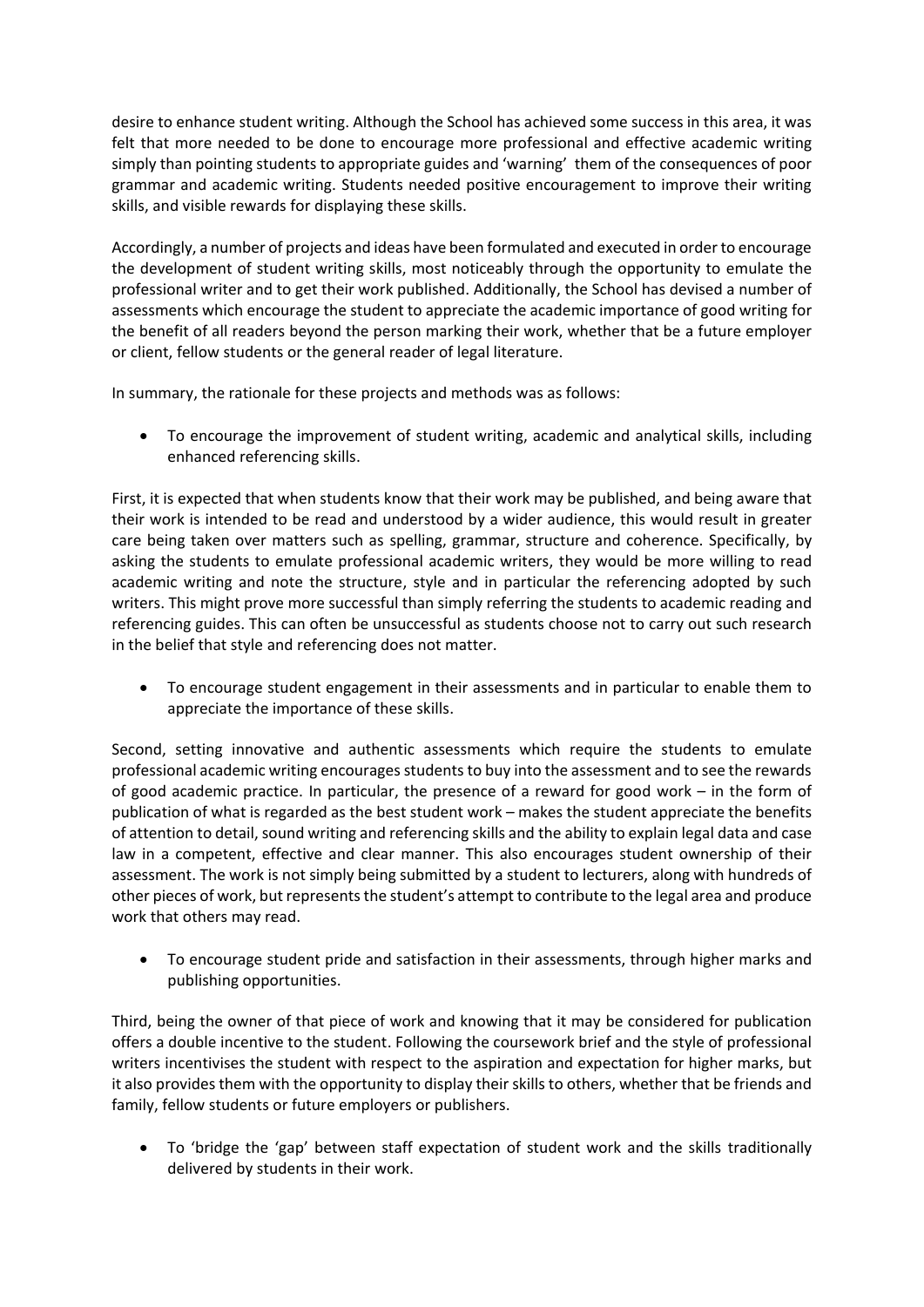Fourth, there is often a discernible gap between what staff expect from student work and what students think what is an acceptable source of information and a good piece of work. By setting students academic writing tasks in assessments, and referring students to professional academic writing to guide them, students are made aware more directly of the type of academic literature staff read and regard as good writing, and, accordingly of the writing and academic skills expected of students in their assessments.

• To prepare students more effectively for the world of work and the expectations of employers, clients and others who will digest their work; and, more specifically, to enhance student CVs and job applications

Lastly, modern universities regard employability as high on their agenda and it is their role to prepare their students for the world of work and to inculcate strong academic and other communication skills in their students. In particular, students will be expected to display expert English and communication skills when explaining and applying the law, and these skills can be practised and honed during the course and in assessments. Encouraging professional writing, particularly through publication opportunities, will assist the students in the future; from constructing effective CVs and application letters, to providing professional advice to clients, or to attracting professional publishers to accept their work. Moreover, as students approach the end of their studies and increasingly focus their efforts on securing work opportunities or further study, many feel more confident and appreciative of their ability to join the legal community as established writers.

# **The methods employed to encourage publication in particular modules**

The opportunities for students to produce work for possible publication were provided both via formal assessments and by students deciding to contribute their previous work, or their independent research, to the *Coventry Law Journal* - the Law School's in house law journal. In the former case students were informed that the best work might appear in the journal, but all students were tested on their ability to replicate the skills of a professional author and imagine their work to be read by an audience beyond that of the marker. In that way, it was hoped that the students would appreciate the benefits of good, professional writing skills, whilst at the same time being encouraged to submit their best work (with the reward of selection for publication). In addition, students are encouraged by tutors to submit their previous or independent work for publication. It is also promising that some students take the initiative, without being prompted by their tutors, and submit their work for consideration. This can benefit the student by increasing their confidence as an academic writer, preparing themselves for a future career in academic writing or simply enhancing their CV.

# *Academic and Career Development: writing case notes for potential employers*

The purpose of the Academic and Career Development module is primarily to enhance students' existing legal and professional skills with respect to research, writing, and legal and business awareness, and therefore to better prepare students for the working world. Owing to its more practical, skills-based and somewhat unconventional nature of delivery and assessment, this module has traditionally been difficult to engage students with. As such, the co-authors were tasked with redesigning the module for the 2017-18 academic year to enhance student satisfaction, engagement and appreciation. This was achieved by designing a forward thinking, innovative and authentic assessment, with the opportunity for students to subsequently publish aspects of it.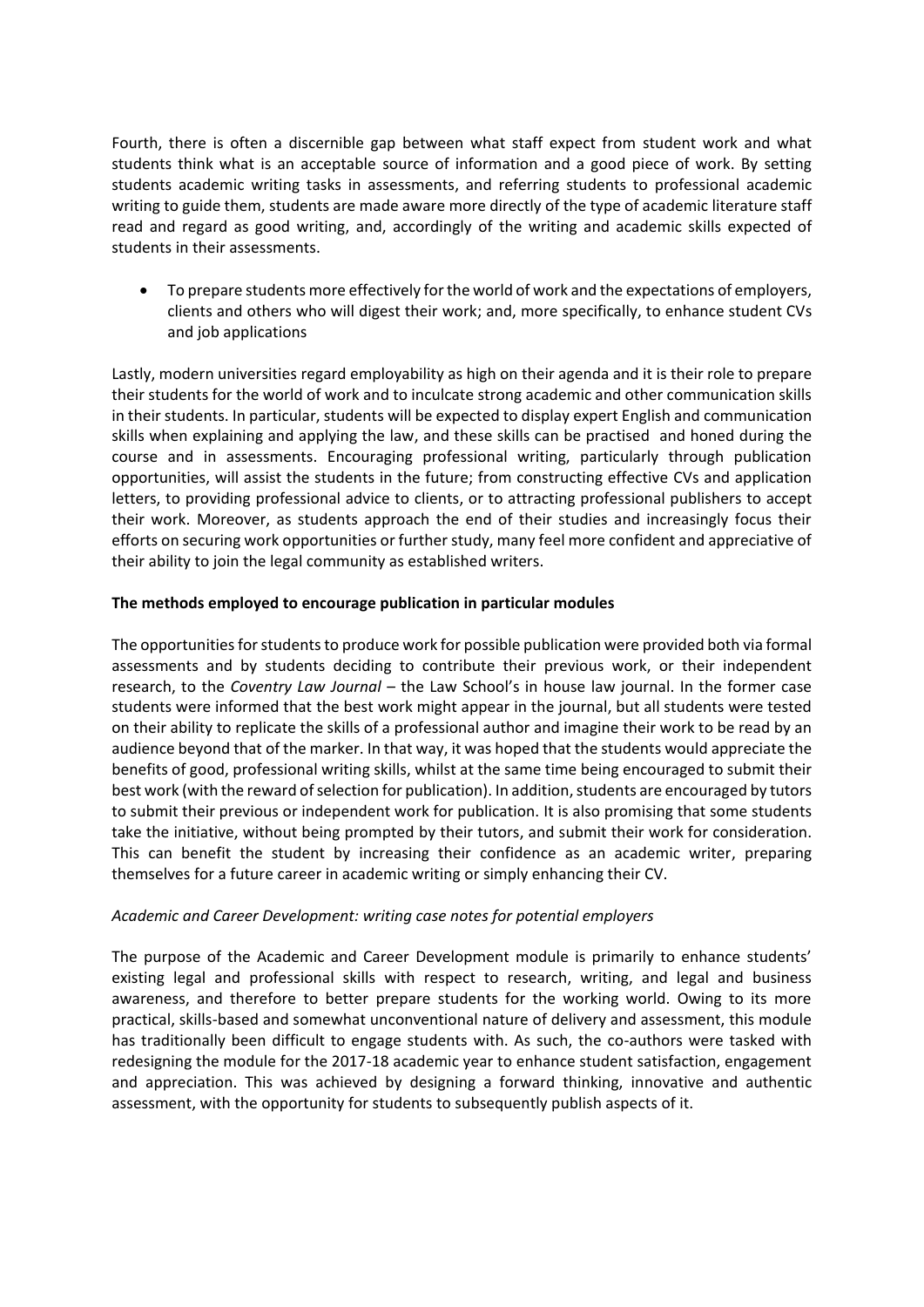The authentic assessment took the form of a job application to a fictitious law firm, 'Beaverbrook & Sons Ltd'.<sup>2</sup> The job specification outlined certain functions that the positions would entail, such as researching, drafting educational documents for outreach work, and assisting legal practitioners. To demonstrate suitability for this 'role', the assessment required the students to submit a cover letter, answer basic competency questions which focussed upon key academic skills, and lastly, of most relevance to this article, to write a short, critical case note on a recent case decided in the UK domestic courts. The students are told that the best case notes will be included in a special issue of the *Coventry Law Journal*.

The case note task was intended to promote student engagement, employability and key skills, as students were instructed to focus on a recent case which would be of interest to the public or which was important for students to learn about. Crucially, this encouraged the students to consider the role that the law plays when responding to current legal problems that affect wider society, but also to consider their audience and tailor their writing accordingly. Moreover, embedding some level of public engagement into assessments helps students to consider their social responsibility and roles as future leaders.

# *Human Rights and Civil Liberties: writing case notes*

As with the exercise carried out in the Academic and Career Development module, above, students on this module were required to construct a case note or case commentary as part of the coursework assessment. This would take the form of one or a series of case notes based on recent human rights disputes heard in either the domestic courts in the United Kingdom or before the European Court of Human Rights which adjudicates disputes concerning the application of the European Convention on Human Rights. Students were required to construct the case note in between 500 or 1000 words by providing the facts and decision of the court together with an academic analysis of the decision and its importance in the area of human rights.

Students were encouraged to present the case note in a style similar to that used in established legal journals, including a brief introduction to the case and its context, the facts and decision and an academic commentary where the student can stress the reasoning of the court and the impact of the case in the general and specific area of human rights. Following the prior success of the Academic and Career Development module, the students are told that the best case notes will be included in a special issue of the *Coventry Law Journal*, and that they can expand the case note for inclusion in the general journal.

The benefits of submitting such a task are varied. Not only does the student learn and demonstrate general case law skills that can be utilised in other modules, but they can better appreciate the importance of the dispute and its significance to the study of human rights adjudication. The student also learns how to articulate these matters to an intended audience, whether that be professional lawyers, academics or other students. This enhances their understanding and appreciation of the case as well as practising professional writing skills. The possibility of getting the work published also increases their desire to get things right and take extra pride in their work.

# *Human Rights and Civil Liberties: writing critical essays*

<sup>&</sup>lt;sup>2</sup> See further Ben Stanford and Steve Foster, 'Enhancing Key Legal Skills and Student Engagement through an Innovative, Authentic Assessment' in Claire Simmons (ed) *Teaching and Learning Excellence: The Coventry Way*  (Coventry University Group, 2019) at [https://acdev.orgdev.coventry.domains/application/files/2715/6293/3552/J282-19\\_The-Coventry-Way](https://acdev.orgdev.coventry.domains/application/files/2715/6293/3552/J282-19_The-Coventry-Way-eBook_V7.pdf)[eBook\\_V7.pdf.](https://acdev.orgdev.coventry.domains/application/files/2715/6293/3552/J282-19_The-Coventry-Way-eBook_V7.pdf)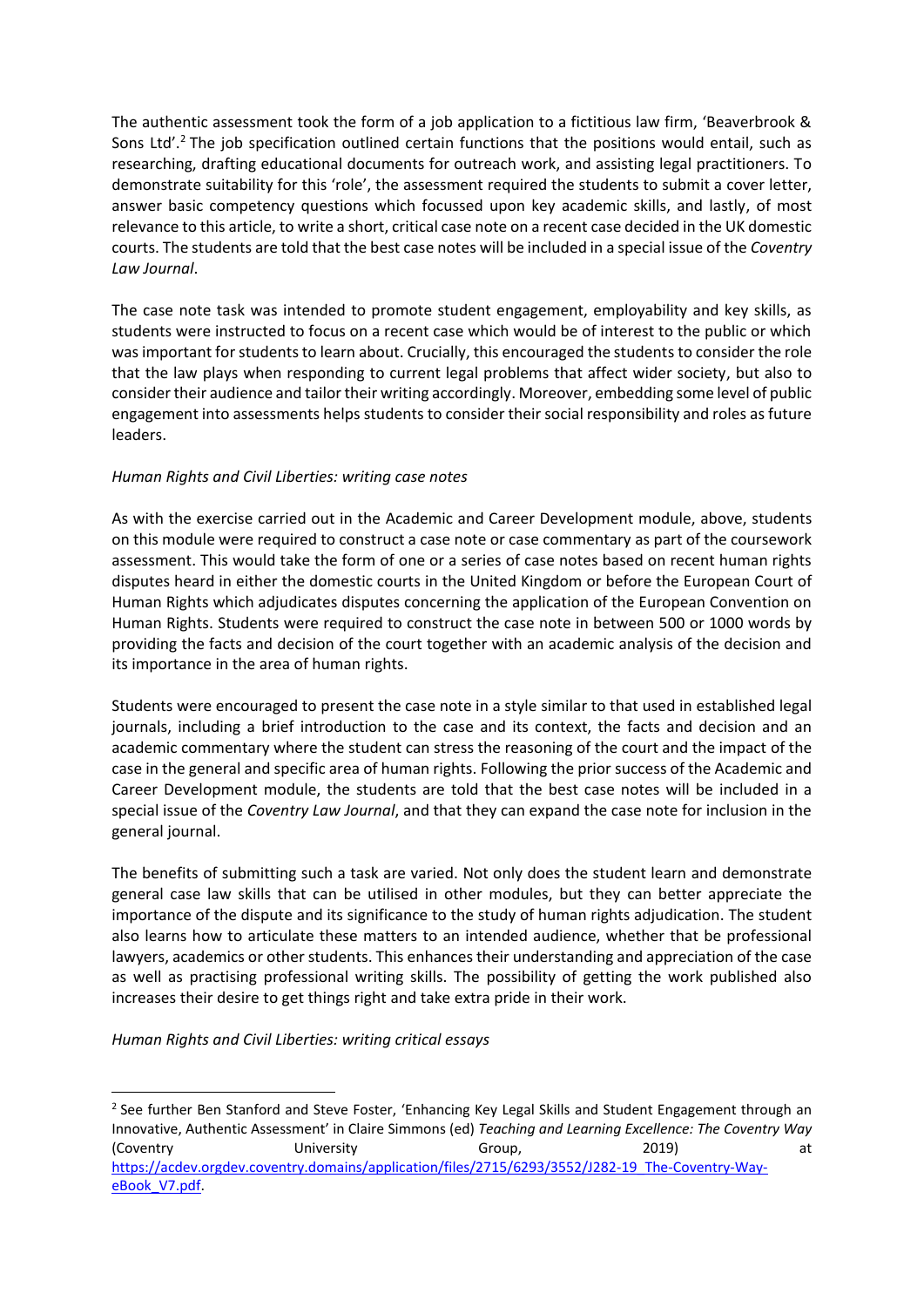Although law students are given ample opportunity to write essays and practice their essay skills in all modules, in the Human Rights module we set the students the task of writing a critical essay or journal article on human rights which was different from the traditional essay in a number of respects.

First, the student had to devise their own title for the essay; they were however given a number of areas from which to choose, including the mechanisms for protecting rights and various substantive rights. This encouraged the student to focus their research and writing on a topic of their choosing, in accordance with a title set by themselves, thus encouraging individual thinking and research. Second, the coursework brief often required students to write the essay as an article in their own imaginary journal. This meant that they would emulate professional writers in established journals, and would need to be mindful of what the reader would want to receive and in what style. It also encouraged adherence to established referencing styles as well as encouraging a sense of professionalism on behalf of the student. Third, the students were informed that their work could be chosen for publication in a special issue of the *Coventry Law Journal*, thus promoting healthy competition and added pride in their work.

Students are given the choice to write an essay and/or a case note, or a series of case notes, or a short story and case note; thus they are allowed to choose in accordance with their preferred, or presumed, strengths and experience. Students choosing this option found that they had to adopt a slightly different approach to essay writing than in previous assessments, and some struggled to write as an author as opposed to a student. However, in general students benefitted from the brief in that it encouraged ownership and an added sense of pride, as well as making them more familiar with good academic writing. The best essays were published in a special issue of the journal and some students reworked their essays and submitted them to the official journal.

# *Human Rights and Civil Liberties: the short story*

The idea of getting law students to write short stories was presented to us in 2010 by Alison Morris from the Department of Creative Writing. The idea was that it would allow students outside the department to convey their knowledge and appreciation of their chosen study via works of fiction; thus encouraging both creative writing and a different and wider understanding of their area. It was then decided to introduce the short story task as an option to students studying human rights, and the option was extended to first year modules for a number of years. It has been used on the Human Rights module for ten years and it is felt that this module lends itself most effectively to this method as human rights cases inevitably involve exceptional human stories, controversies and predicaments.

Providing the student with the opportunity to write a short, fictional story as part of their human rights assessment obviously tests and rewards different skills than those tested in the case note and the critical essay above. However, although the student is not being assessed directly on their legal knowledge and appreciation, it is clear that the student needs to employ a number of generic legal and other skills to complete the task, discussed further below.

Here the student must choose a human rights case that has been decided in the domestic or European courts in the previous six months. They are then encouraged to read the case for the purpose of discovering why the case was brought and who was involved in the case. Although the student will be required to provide a brief introduction to the case and why it was chosen to base their story on, the task now is to construct a short and fictional story including characters, plot and any underlying message. The piece, therefore, must be a story and although based on the case facts, it is fictional and the student is being tested on their ability to construct a piece of fiction, to engage and interest the reader, and to convey a central theme or number of emotions through the central characters. It can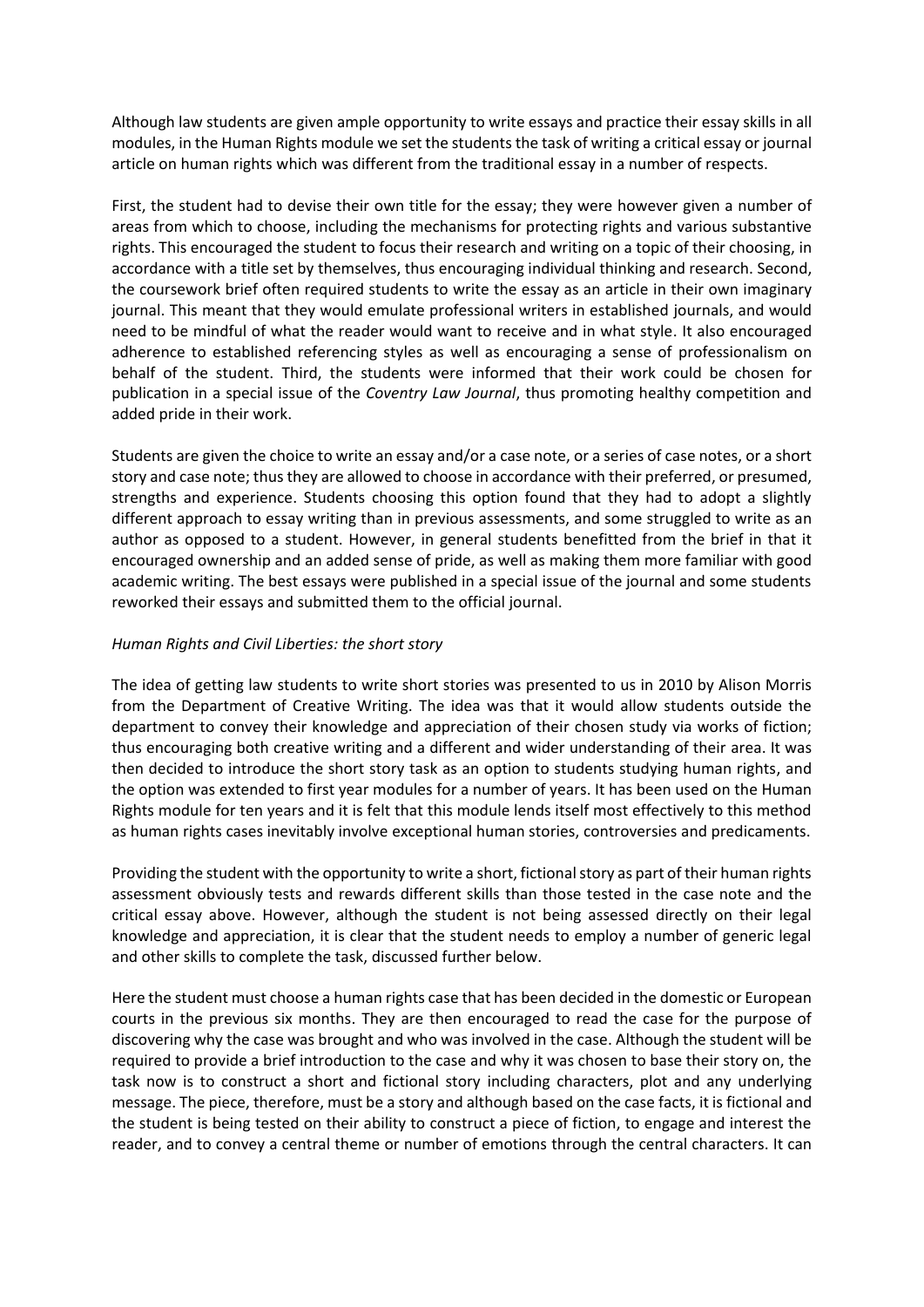be in any genre – eg. science fiction, drama, romance, political thriller – and the student will be assessed on their ability to present a well structured, well written and engaging story.

Writing the story tests a number of transferable academic and even legal skills. Structure, clarity of writing, employing appropriate phrases and building a convincing story are skills which are similar to those expected in essay-writing and answers to problem questions. The student also has to read and appreciate the case to build an understanding of the legal dispute and the effect it has on the parties. In that sense, the student gains a fuller appreciation of case law which can be transferred to other assessments and modules; it therefore hopefully encourages students to read and make sense of cases.

However, the main benefits from undertaking this task are that it encourages those who have a skill and passion for creative writing and thinking, and that it offers the possibility that their story may be published. The best stories are published in a special issue of the journal and this provides the student with an opportunity to present their unique work to an audience who are not simply reading the piece to enhance their legal knowledge, but to be entertained and to read a story that will make them think about the law and human predicaments. Of course, this exposes the student's thoughts and feelings to that audience, but the short story assessment is an option and all students need to consent to publication of their story (as do all student contributors).

Over the years, student stories have covered a variety of issues and legal claims, but claims related to assisted suicide, celebrity privacy, prisoners' rights, police powers, national security, demonstrations and deportation and extradition have been especially popular vehicles to portray the experiences of those involved in those disputes. All students are warned against damaging language, but are otherwise given a free hand to write their story, stressing that the work is one of fiction.

In our experience, not only do students enjoy this exercise, they perform at a high level – often slightly higher than those who choose the more traditional assessment, although some struggle with the task and might in hindsight have performed better had they chosen another assessment. Those choosing the story option must also present at least one case note or legal piece, so they must show more general legal skills in the whole assessment. Experience shows that these students are in general capable of displaying both skills, although some display better skills in one or other of the assessment tasks. In particular, students who write a story take greater care with presentation and grammar and thus benefit from the task, both in terms of gaining high marks and establishing their own sound writing skills.

# *Encouraging students to publish their dissertations, essays or independent research*

In addition to encouraging enhanced writing skills and publication opportunities in specific assessments, students at Coventry  $-$  both undergraduates and postgraduates  $-$  are given the opportunity to forward their academic work and research to staff in order to be considered for publication in the *Coventry Law Journal*. The journal is published twice a year in house and is also available on Westlaw UK. It is now celebrating its twenty fifth anniversary and publishes articles, recent developments, case notes and book reviews written by academics at Coventry and from other national and international universities. The journal encourages early researchers and in particular allows students to publish their work and research. Postgraduate students are also encouraged to submit their dissertations and extended courseworks and this can lead to further publications and the beginning of their academic careers. Additionally, undergraduate students can submit work previously submitted in other modules, apart from those referred to above, or they can submit independent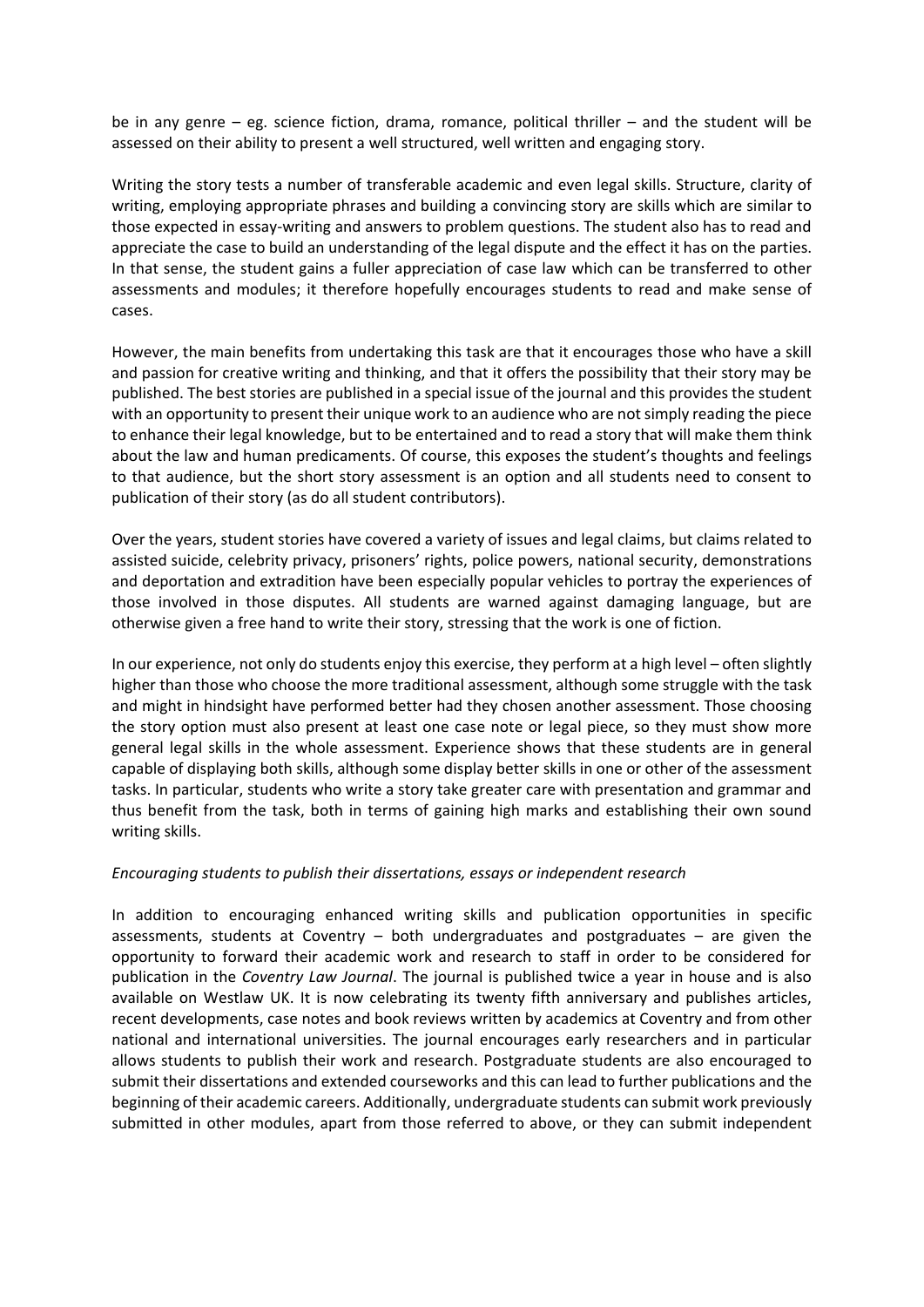research for publication. In some instances, the student is paired with a member of staff to write a joint piece on a legal issue or recent case.<sup>3</sup>

These opportunities are provided in order to augment the School's desire to enhance students' academic writing, but they also provide a number of more specific benefits. First, publication in an official journal can enhance students' employment opportunities, and more specifically, can kick start a student's academic and publishing career. Second, publication is a source of student pride and satisfaction, encouraging them to produce their best work and in a style that is consistent with professional authors. Third, joint pieces with staff allows collaboration between staff and students so that both sides benefit from each other's contribution and expertise. Fourth, publication is a mark of student success and excellence, illustrating to the student that they have produced publishable work, and showing other students what is possible.

# **Feedback, outcomes, strengths and weaknesses**

The above assessments methods and projects were met generally with strong student approval and positive feedback. Comments on the respective module evaluation questionnaires (MEQs) were very positive on the whole, although a small number of students suggested that we revert to more traditional methods, and that they found the assessment briefs a little confusing and quite demanding. The students on the Human Rights module were particularly positive regarding the choice and innovation of the assessment methods available to them and in particular the opportunity to write a short story – something very different from other methods of law assessments.

The Academic and Career Development module witnessed a sharp increase in student satisfaction in particular. As noted earlier this has traditionally been a difficult module to engage students, but with the innovative changes to the module structure, assessment and teaching materials, student satisfaction, engagement and appreciation for the module's purpose increased significantly. Following the module redesign and the introduction of the opportunity to publish student work, overall student satisfaction increased from 71% to 89% in 2017-18, which was replicated in 2018-19 again at 89%. Similarly, the student satisfaction for the Human Rights module has been consistently high since the introduction of the opportunity to publish, with an overall student satisfaction of over 90% for three consecutive years.

Other indicators of success can be found in the respective MEQs for these modules. For example, feedback has been very positive with respect to questions such as 'this module has challenged me to achieve my best work' and 'this module has provided me with opportunities to apply what I have learned'. The positive responses to both questions reflects to some extent how students perceive and appreciate the opportunities to publish.

With respect to other tangible outcomes, we witnessed a growing increase in the quality of student work and the marks attained in the relevant modules, particularly at the higher end, although this was somewhat offset by the lower marks achieved by students at the lower end, who may have struggled to come to terms with the nature and demands of this form of assessment. There was also an improvement in students' referencing skills in these modules, although this was not always evident in other modules. There was also a positive response by the students whose work was published,

<sup>&</sup>lt;sup>3</sup> For example, in 2019 two students wrote joint case notes with Dr Steve Foster for the journal on recent cases in vicarious liability: see Steve Foster and Marie Clarke, 'Expanding the law or unruly justice? The development of vicarious liability and the decision in Barclays Bank' (2019) 24(1) *Coventry Law Journal* 93-102 and Steve Foster and Samuel Dixon, 'Vicarious liability for employee assaults: is there any limit to liability after Mohamud?' (2019) 24(1) *Coventry Law Journal* 102-111.